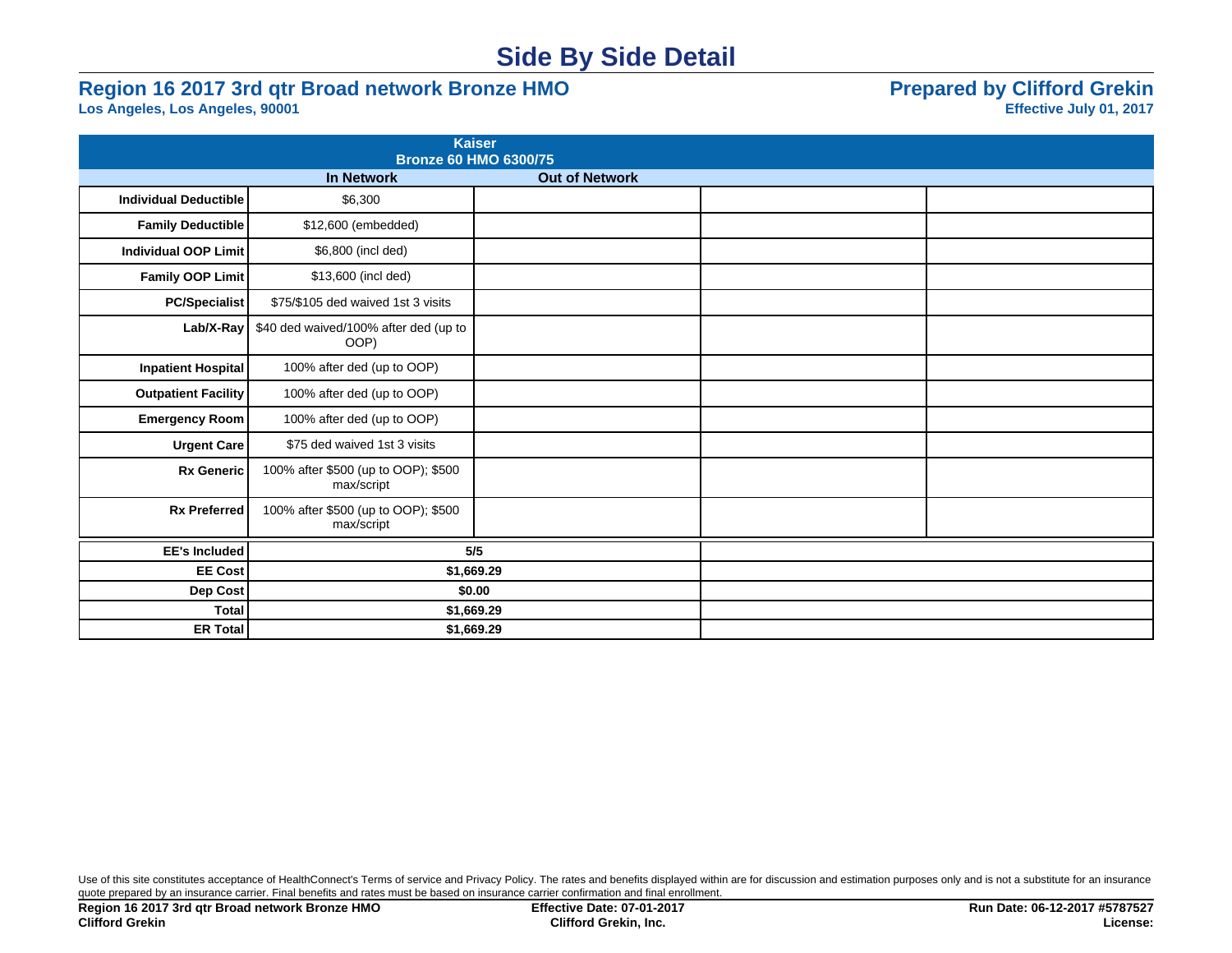### **Group Medical Proposal**

| <b>Prepared For</b>                         | <b>Effective Date</b> | <b>Zip (County)</b> | <b>Employer Contribution</b> |
|---------------------------------------------|-----------------------|---------------------|------------------------------|
| Region 16 2017 3rd gtr Broad network Bronze | July 01, 2017         | 90001 (Los Angeles) | EE: 100% Dep: 0%             |

HMO by Clifford Grekin on June 12, 2017

**Employee Rate Breakdown**

| <b>Kaiser</b>                  |              |                                          | <b>HMO</b>         |               | <b>Bronze 60 HMO 6300/75</b> |                               | <b>EE's Included:</b><br>5/5                         |                | \$1,669.29                             |
|--------------------------------|--------------|------------------------------------------|--------------------|---------------|------------------------------|-------------------------------|------------------------------------------------------|----------------|----------------------------------------|
| <b>Ded</b>                     | <b>Colns</b> | Copay                                    | <b>OOP Ind</b>     |               | <b>OOP Fam</b>               | <b>Hospital</b>               | <b>Rx Gen</b>                                        |                | <b>Rx Preferred</b>                    |
| \$6,300                        | 100%         | \$75/\$105<br>ded waived<br>1st 3 visits | \$6,800 (incl ded) |               | \$13,600 (incl ded)          | 100% after ded (up<br>to OOP) | 100% after \$500<br>(up to OOP); \$500<br>max/script | max/script     | 100% after \$500<br>(up to OOP); \$500 |
| <b>Employee Rate Breakdown</b> |              |                                          |                    |               |                              |                               |                                                      |                |                                        |
| Name                           | Age          | Coverage                                 | <b>Zip</b>         | <b>Region</b> | <b>EE Rate</b>               | <b>Dep Rate</b>               | <b>Total Rate</b>                                    | <b>EE Cont</b> | <b>ER Cont</b>                         |
| Employee 1                     | 25           | EE                                       | 90001              | 16            | \$188.31                     | \$0.00                        | \$188.31                                             | \$0.00         | \$188.31                               |
| Employee 2                     | 35           | EE                                       | 90001              | 16            | \$229.20                     | \$0.00                        | \$229.20                                             | \$0.00         | \$229.20                               |
| Employee 3                     | 45           | EE                                       | 90001              | 16            | \$270.84                     | \$0.00                        | \$270.84                                             | \$0.00         | \$270.84                               |
| Employee 4                     | 55           | <b>EE</b>                                | 90001              | 16            | \$418.26                     | \$0.00                        | \$418.26                                             | \$0.00         | \$418.26                               |
| Employee 5                     | 65           | EE                                       | 90001              | 16            | \$562.68                     | \$0.00                        | \$562.68                                             | \$0.00         | \$562.68                               |
|                                |              |                                          |                    | Totals        | \$1,669.29                   | \$0.00                        | \$1,669.29                                           | \$0.00         | \$1,669.29                             |

Use of this site constitutes acceptance of HealthConnect's Terms of service and Privacy Policy. The rates and benefits displayed within are for discussion and estimation purposes only and is not a substitute for an insurance quote prepared by an insurance carrier. Final benefits and rates must be based on insurance carrier.<br>
Estimation purposes only and is not a substitute for a confirmation and final enrollment.